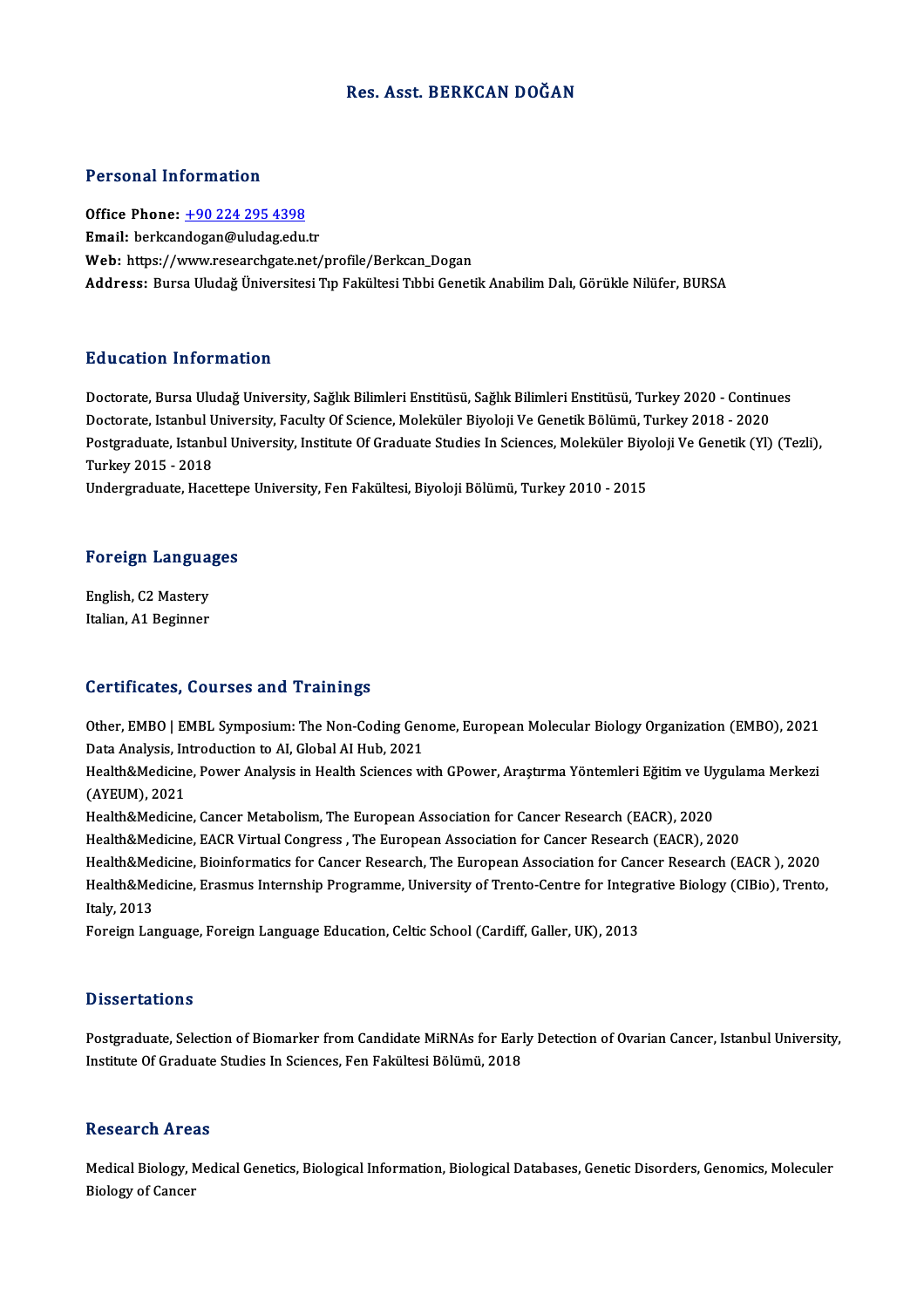## Academic Titles / Tasks

Research Assistant, Bursa Uludağ University, Tıp Fakültesi, Dahili Tıp Bilimleri, 2019 - Continues

### Articles Published in Journals That Entered SCI, SSCI and AHCI Indexes

rticles Published in Journals That Entered SCI, SSCI and AHCI Indexes<br>I. Germline landscape of BRCAs by 7-site collaborations as a BRCA consortium in Turkey"<br>Risgin A. Özemri Sağ S. Doğan M. E. Vildirim M. S. Aydin Cumus A Sico I dististica III journalis That Enter od Ser, Soer and Thref Indones<br>Germline landscape of BRCAs by 7-site collaborations as a BRCA consortium in Turkey"<br>Bişgin A., Özemri Sağ Ş., Doğan M. E. , Yildirim M. S. , Aydin **Germline land**<br>Bişgin A., Özem<br>Altiner S., et al.<br>PREAST vel 65 Bişgin A., Özemri Sağ Ş., Doğan M. E. , Yildirim M. S. , Aydin Gumus A., Akk<br>Altiner S., et al.<br>BREAST, vol.65, no.-, pp.15-22, 2022 (Journal Indexed in SCI Expanded)<br>Clinical and malacular evaluation of MEEV gane variants

BREAST, vol.65, no.-, pp.15-22, 2022 (Journal Indexed in SCI Expanded)

Altiner S., et al.<br>BREAST, vol.65, no.-, pp.15-22, 2022 (Journal Indexed in SCI Expanded)<br>II. Clinical and molecular evaluation of MEFV gene variants in the Turkish population: a study by the<br>National Genetics Consortium. Clinical and molecular evaluation of MEFV gene variants in the Turkish population: a study by the<br>National Genetics Consortium.<br>Dundar M., Fahrioglu U., Yildiz S. H. , Bakir-Gungor B., Temel Ş. G. , Akin H., Artan S., Cora

Na<br>Du<br>al. Dundar M., Fahrioglu U., Yildiz S. H. , Bakir-Gungor B., Temel Ş. G. ,<br>al.<br>Functional & integrative genomics, 2022 (Journal Indexed in SCI)<br>PPCA Variations Bisk Assessment in Preset Gensers Heing

al.<br>III. BRCA Variations Risk Assessment in Breast Cancers Using Different Artificial Intelligence Models<br>III. BRCA Variations Risk Assessment in Breast Cancers Using Different Artificial Intelligence Models Functional & integrative genomics, 2022 (Journal Indexed in SCI)<br>BRCA Variations Risk Assessment in Breast Cancers Using Different Artificial Intelligence Models<br>Senturk N., Tuncel G., Dogan B., Aliyeva L., Dundar M. S. , **BRC.<br>Senti<br>M. C.**<br>CENI Senturk N., Tuncel G., Dogan B., Aliyeva L., Dundar M<br>M. C.<br>GENES, vol.12, no.11, 2021 (Journal Indexed in SCI)<br>In silise identification of nutative reles of food

M. C.<br>GENES, vol.12, no.11, 2021 (Journal Indexed in SCI)<br>IV. In silico identification of putative roles of food-derived xeno-mirs on diet-associated cancer<br>Birim D. Doğan B GENES, vol.12, no.<br>In silico identific<br>Pirim D., Doğan B.<br>NUTPITION AND C In silico identification of putative roles of food-derived xeno-mirs on diet-associated<br>Pirim D., Doğan B.<br>NUTRITION AND CANCER-AN INTERNATIONAL JOURNAL, vol.72, 2020 (Journal Indexed in SCI)<br>Hee mill 584 En as a novel can

- Pirim D., Doğan B.<br>NUTRITION AND CANCER-AN INTERNATIONAL JOURNAL, vol.72, 2020 (Journal Indexed in SCI)<br>V. Hsa-miR-584-5p as a novel candidate biomarker in Turkish men with severe coronary artery disease<br>Coban N. Birim NUTRITION AND CANCER-AN INTERNATIONAL J<br>Hsa-miR-584-5p as a novel candidate biom<br>Coban N., Pirim D., Erkan A. F., Doğan B., Ekici B.<br>MOLECIU AR PIOLOCY REPORTS vol 47 nn 1361 V. Hsa-miR-584-5p as a novel candidate biomarker in Turkish men with severe coronary artery disease<br>Coban N., Pirim D., Erkan A. F. , Doğan B., Ekici B.<br>MOLECULAR BIOLOGY REPORTS, vol.47, pp.1361-1369, 2020 (Journal Indexe Coban N., Pirim D., Erkan A. F. , Doğan B., Ekici B.<br>MOLECULAR BIOLOGY REPORTS, vol.47, pp.1361-1369, 2020 (Journal Indexed in SCI)<br>VI. Regulation of HMGA2 and KRAS genes in epithelial ovarian cancer by miRNA hsa-let-7d-3p
- MOLECULAR BIOLOGY REPORTS, vol.47, pp.1361-1369, 2020 (Journal I<br>Regulation of HMGA2 and KRAS genes in epithelial ovarian can<br>Gunel T. G. , Dogan B., Gümüşoğlu E., Hosseini M. K. , Topuz S., Aydinli K.<br>Journal of Concer Be Regulation of HMGA2 and KRAS genes in epithelial ovarian cancer by miRNA hsa-let-7d<br>Gunel T. G. , Dogan B., Gümüşoğlu E., Hosseini M. K. , Topuz S., Aydinli K.<br>Journal of Cancer Research and Therapeutics, vol.15, pp.1321-1
- Gunel T. G. , Dogan B., Gümüşoğlu E., Hosseini M. K. , Topuz S., Aydinli K.<br>Journal of Cancer Research and Therapeutics, vol.15, pp.1321-1327, 2019 (Journal Indexed in SCI)<br>VII. Potential biomarker of circulating hsa-miR-1 **Journal of Cancer<br>Potential bioma<br>ovarian cancer<br>Cünel T. Cümüee** Potential biomarker of circulating hsa-miR-1273g-3p level for detection of recurrent exporation cancer<br>ovarian cancer<br>Günel T., Gümüşoğlu E., Dogan B., Ertem F. B. , Hosseini M. K. , Cevik N., Senol T., Topuz S., Aydinli K

ovarian cancer<br>Günel T., Gümüşoğlu E., Dogan B., Ertem F. B. , Hosseini M. K. , Cevik N., Senol T., Topuz S., Aydinli K.<br>Archives of Gynecology and Obstetrics, vol.298, pp.1173-1180, 2018 (Journal Indexed in SCI)

### Articles Published in Other Journals

rticles Published in Other Journals<br>I. Multipl Miyelomda Glukoz, Glutamin ve Lipit Metabolizmasını Hedef Alan Tedavi Yaklaşımları<br>Doğan B. Özal Coslavı C. Diz Küsüklaya B. Kantan E nce 1 abnenca in otner joarnare<br>Multipl Miyelomda Glukoz, Glutamin ve Lipit Me<br>Doğan B., Özal Coşkun C., Diz Küçükkaya R., Kaptan E.<br>Lösemi Lenfoma Miyelom Hastaları ve Arastrıma Eğit Lösemi Lenfoma Miyelom Hastaları ve Araştırma Eğitimi Birliği Dergisi, vol.3, no.2, 2019 (Other Refereed National<br>Journals) Doğan B., Özal Coşkun C., Diz Küçükkaya R., Kaptan E.

### Books&Book Chapters

I. MiRNA Discovery and Current In Silico Approaches in Clinical Research 19 & Dook Unapters<br>MiRNA Discovery and C<br>Doğan B., Ayar B., Pirim D. in: Current Medical Biology and Genetic Studies, H. Ümit LÜLEYA, Editor, Akademisyen Kitabevi, İstanbul, pp.1-21,<br>2020 Doğar<br>in: Cul<br>2020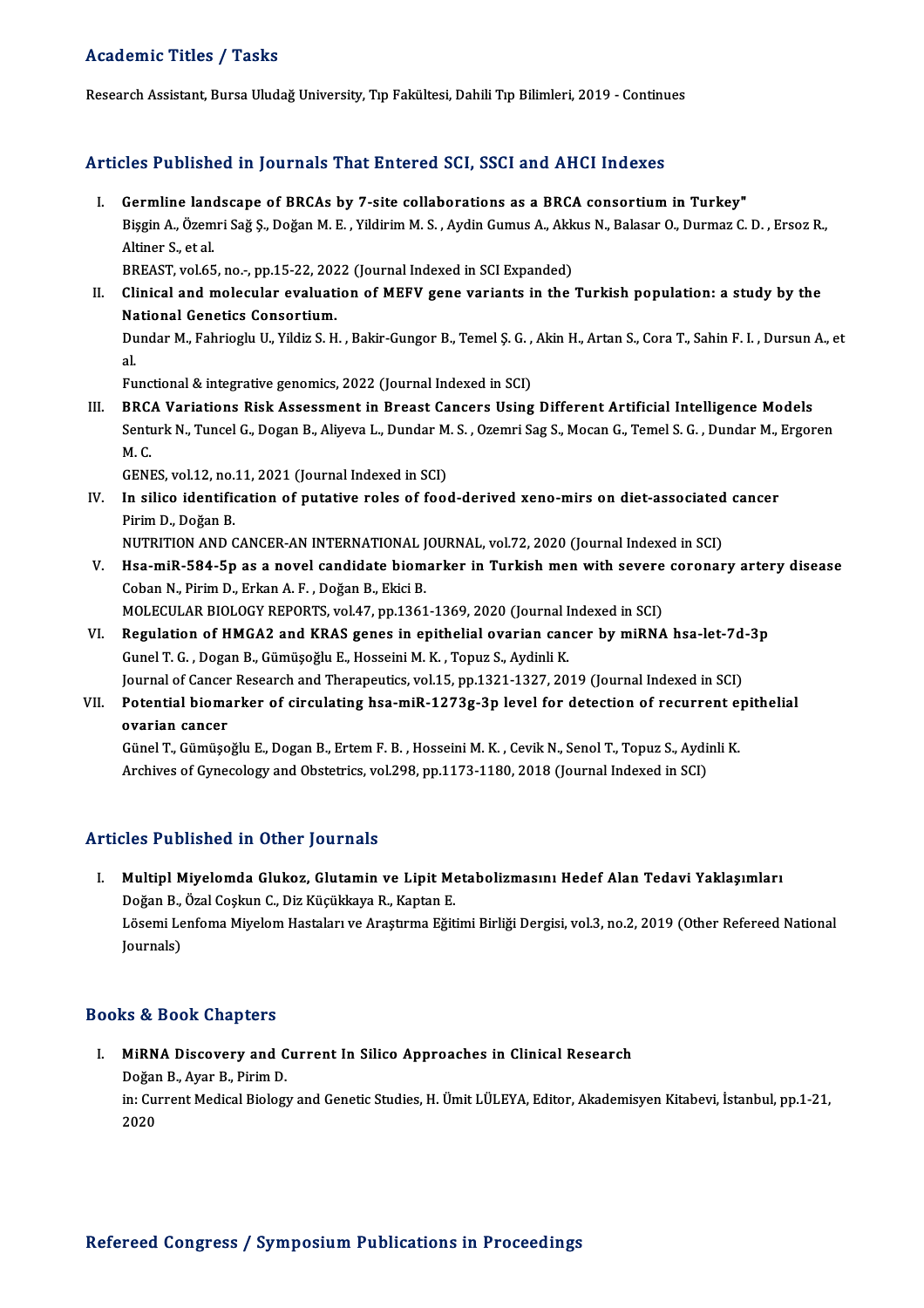I. Germline landscape of BRCAs by 7-site collaborations as a BRCA consortium in Turkey<br>PRICINA ÖZEMPLSAĞS DOĞANME XILDIBIMMS AYDIN CÜMÜSA AKKUS N. BALASAR O Germline landscape of BRCAs by 7-site collaborations as a BRCA consortium in Turkey<br>BİŞGİN A., ÖZEMRİ SAĞ Ş., DOĞAN M. E. , YILDIRIM M. S. , AYDIN GÜMÜŞ A., AKKUŞ N., BALASAR O., DURMAZ C.,<br>FRÖZ R. ALTINER S. et el Germline landscape of<br>BİŞGİN A., ÖZEMRİ SAĞ Ş.,<br>ERÖZ R., ALTINER Ş., et al.<br>Annual Meeting of America BİŞGİN A., ÖZEMRİ SAĞ Ş., DOĞAN M. E. , YILDIRIM M. S. , AYDIN GÜMÜŞ A., AKKUŞ N., BALASAR O., DURMAZ C<br>ERÖZ R., ALTINER Ş., et al.<br>Annual Meeting of American Association of Human Genetics 2021, United States Of America, 1 ERÖZ R., ALTINER Ş., et al.<br>Annual Meeting of American Association of Human Genetics 2021, United<br>II. MicroRNA-Modified Milk Investigation for Personalized Medicine<br>Doğan B. Annual Meeting of American Association of Human Genetics 2021, United States Of America, 18 October 2021 MicroRNA-Modified Milk Investigation for Personalized Medicine<br>Doğan B.<br>The Festival of Genomics & Biodata, London, United Kingdom, 26 - 29 January 2021<br>Eungtional Analysis of Validated Cineulating MisroPNA Pased Signature Doğan B.<br>I. Functional of Genomics & Biodata, London, United Kingdom, 26 - 29 January 2021<br>III. Functional Analysis of Validated Circulating MicroRNA-Based Signature for Prediction of Ovarian<br>Cancer The Fest<br><mark>Functio</mark><br>Cancer<br>DOČAN Functional Analysis of Validated Circulating MicroRNA-Ba<br>Cancer<br>DOĞAN B., GÜMÜŞOĞLU E., ÜLGEN E., SEZERMAN O. U. , GÜNEL T.<br>9th Multidisciplinary Cancer Pessarch Cangress, Bursa, Turkay, 1 Cancer<br>DOĞAN B., GÜMÜŞOĞLU E., ÜLGEN E., SEZERMAN O. U. , GÜNEL T.<br>8th Multidisciplinary Cancer Research Congress, Bursa, Turkey, 15 - 17 January 2021<br>Identification of buman microbista, related kev senes and melacular nat DOĞAN B., GÜMÜŞOĞLU E., ÜLGEN E., SEZERMAN O. U. , GÜNEL T.<br>8th Multidisciplinary Cancer Research Congress, Bursa, Turkey, 15 - 17 January 2021<br>IV. Identification of human microbiota-related key genes and molecular pathway 8th Multidisciplinary Cancer Research Congress, Bursa, Turkey<br>Identification of human microbiota-related key genes a<br>adenocarcinoma by integrative bioinformatics analysis<br>Pipim D. DOČAN B. ÖRNEK ERCÜZELOČLUG, ALEMDAR A. TI Identification of human microbiota-related key genes and molect<br>adenocarcinoma by integrative bioinformatics analysis<br>PİRİM D., DOĞAN B., ÖRNEK ERGÜZELOĞLU C., ALEMDAR A., TEMEL Ş. G.<br>2nd International Conference on Preven adenocarcinoma by integrative bioinformatics analysis<br>PİRİM D., DOĞAN B., ÖRNEK ERGÜZELOĞLU C., ALEMDAR A., TEMEL Ş. G.<br>2nd International Conference on Preventive Medicine, Turkey, 25 - 28 November 2020, vol.1, pp.37-38<br>In PIRIM D., DOĞAN B., ÖRNEK ERGÜZELOĞLU C., ALEMDAR A., TEMEL<br>2nd International Conference on Preventive Medicine, Turkey, 25 - 2:<br>V. In Silico Approach to Melanoma and Long Non-Coding RNAs<br>Dežan B. Özemri Sež S. Temel S. G. 2nd International Conference on Pr<br>In Silico Approach to Melanoma<br>Doğan B., Özemri Sağ Ş., Temel Ş. G.<br>1st Bursa International Canatica Da 1steptional International Genetics Indian International Genetics Own-Coding RNAs<br>Doğan B., Özemri Sağ Ş., Temel Ş. G.<br>1st Bursa International Genetics Days: Dermatogenetics Symposium, Bursa, Turkey, 9 - 11 January 2020, vo Doğan B., Özemri Sağ Ş., Temel Ş. G. 1st Bursa International Genetics Days: Dermatogenetics Symposium, Bursa, Turkey, 9 - 11 January 2020, v<br>pp.72-73<br>VI. Developing evidence based computerized diagnostic tools for breast cancer early prediction<br>Sential: N. Tu pp.72-73<br>Developing evidence based computerized diagnostic tools for breast cancer early prediction<br>Şentürk N., Tuncel G., Köseoğlu S., Doğan B., Özemri Sağ Ş., Mocan G., Temel Ş. G. , Dündar M., Ergören M. Ç.<br>V. Uluslarar Developing evidence based computerized diagnostic tools for breast cancer early<br>Şentürk N., Tuncel G., Köseoğlu S., Doğan B., Özemri Sağ Ş., Mocan G., Temel Ş. G. , Dündar M., I<br>V. Uluslararası Katılımlı Erciyes Tıp Geneti Şentürk N., Tuncel G., Köseoğlu S., Doğan B., Özemri Sağ Ş., Mocan G., Temel Ş. G. , Dündar M., Ergören M. Ç.<br>V. Uluslararası Katılımlı Erciyes Tıp Genetik Günleri Kongresi, Turkey, 20 - 22 February 2020<br>VII. Hsa-miR-5 V. Uluslararası Katılımlı Erciyes Tıp Genetik Günle<br>Hsa-miR-584-5p as a novel candidate biom<br>Çoban N., Pirim D., Doğan B., Erkan A. F. , Ekici B.<br>25th Turkish Cardiology Congrees unth Internati Hsa-miR-584-5p as a novel candidate biomarker in Turkish men with coronary artery disease<br>Çoban N., Pirim D., Doğan B., Erkan A. F. , Ekici B.<br>35th Turkish Cardiology Congress with International Participation, Antalya, Tur Çoban N., Pirim D., Doğan B., Erkan A. F. , Ekici B.<br>35th Turkish Cardiology Congress with International Participation, Antalya, Turkey, 3 - 06 October 2019, vol.22,<br>pp.55 35th Turkish Cardiology Congress with International Participation, Antalya, Turkey, 3 - 06 October 2019, vol<br>pp.55<br>VIII. Epitelyal Over Kanserinde Dolaşım ve Tümör Kaynaklı mikroRNA'ların Anlatım Analizi ile Aday pp.55<br><mark>Epitelyal Over Kanserin</mark><br>Biyobelirteçlerin Tayini<br>Gümüseğlu E. Günel T. He Epitelyal Over Kanserinde Dolaşım ve Tümör Kaynaklı mikroRNA'ların Anlatım Analizi ile *ı*<br>Biyobelirteçlerin Tayini<br>Gümüşoğlu E., Günel T., Hosseını M. K. , Doğan B., Tekarslan E. E. , Çevik N., Şenol T., Topuz S., Aydınlı Biyobelirteçlerin Tayini<br>Gümüşoğlu E., Günel T., Hosseını M. K. , Doğan B., Tekarslan E. E. , Çevik N., Şenol T., Topuz S., Aydınlı K.<br>TÜSEB VI. Türk Tıp Dünyası Kurultayı, İstanbul, Turkey, 29 - 31 October 2019 IX. Determination of MiRNAs and Xeno-miRs Targeting Most of the Genes Associated with Colorectal TÜSEB VI. Türk Tıp Dünyası Kurultayı, İstanbul, Turkey, 29 - 3<br>Determination of MiRNAs and Xeno-miRs Targeting M<br>Neoplasms and Central Obesity by "in silico" Analysis<br>Poğan B Determi:<br>Neoplas:<br>Doğan B.<br>1et INTEI Neoplasms and Central Obesity by "in silico" Analysis<br>Doğan B.<br>1st INTERNATIONAL MULTIDISCIPLINARYCANCER RESEARCH CONGRESS, Diyarbakır, Turkey, 18 - 22 September<br>2019 Doğar<br>1st IN<br>2019<br>Idant 1st INTERNATIONAL MULTIDISCIPLINARYCANCER RESEARCH CONGRESS, Diyarbakır, Turkey, 18 - 22 Sept<br>2019<br>X. Identification of BRCA1/2 Variants via Next Generation Sequencing for Therapeutic Approach<br><sup>Öremni Se</sub>\* S. Kaya N. Alway</sup> 2019<br>Identification of BRCA1/2 Variants via Next Generation Sequencing for Therapeutic A<br>Özemri Sağ Ş., Kaya N., Alıyeva L., Kablan A., Örnek C., Doğan B., Pirim D., Uz Yıldırım E., Temel Ş. G.<br>12th Balkan Congress of Huma Identification of BRCA1/2 Variants via Next Generation Sequencing<br>Özemri Sağ Ş., Kaya N., Alıyeva L., Kablan A., Örnek C., Doğan B., Pirim D., Uz Yı<br>13th Balkan Congress of Human Genetics, Edirne, Turkey, 17 - 20 April 201 XI. Potential biomarker of circulating hsa-miR-1273g-3p level for detection of recurrent epithelial 13th Balkan Congress of Human Genetics, Edirne, Turkey, 17 - 20 April 2019 GünelT.,GümüşoğluE.,DoğanB.,ErtemF.B. ,HosseınıM.K. ,ÇevikN.,ŞenolT.,Topuz S.,AydınlıK. <mark>ovarian cancer.</mark><br>Günel T., Gümüşoğlu E., Doğan B., Ertem F. B. , Hosseını M. K. , Çevik N., Şenol T., Topuz S., Aydınlı K.<br>MOKAD-7th Multidisciplinary Cancer Research 1st Basic Oncology Congress, İzmir, Turkey, 11 - 14 Oc Günel T., Gümüşoğlu E., Doğan B., Ertem F. B. , Hossemi M. K. , Çevik N., Şenol T., Topuz S., Aydınlı K.<br>MOKAD-7th Multidisciplinary Cancer Research 1st Basic Oncology Congress, İzmir, Turkey, 11 - 14 October 201<br>XII. Inve MOKAD-7th Multidisciplinary Cancer Research 1st Basic Oncology Congress, İzmir, Turkey, 11 - 14 Octon<br>Investigation of candidate miRNAs in epithelial ovarian cancer patients' serum and tumor<br>Gümüşoğlu E., Günel T., Hosseın Investigation of candidate miRNAs in epithelial ovarian cancer patients' serum and tumor tissues.<br>Gümüşoğlu E., Günel T., Hossemı M. K. , Doğan B., Tekarslan E. E. , Çevik N., Şenol T., Topuz S., Aydınlı K.<br>MOKAD-7th Multi Gümüşoğlu E., Günel T., Hosseını M. K. , Doğan B., Tekarslan E. E. , Çevik N., Şenol T., Topuz S., Aydınlı K.<br>MOKAD-7th Multidisciplinary Cancer Research 1st Basic Oncology Congress, İzmir, Turkey, 11 - 14 Octo<br>XIII. Selec MOKAD-7th Multidisciplinary Cancer Research 1st Basic Oncology Congress, İzmir, Tur<br>Selection of biomarker from candidate miRNAs for early detection of ovaria<br>Doğan B., Günel T., Gümüşoğlu E., Hosseını M. K. , Çevik N., Şe Selection of biomarker from candidate miRNAs for early detection of ovarian cancer<br>Doğan B., Günel T., Gümüşoğlu E., Hossemı M. K. , Çevik N., Şenol T., Topuz S., Aydınlı K.<br>1st International Symposium on Graduate Research Doğan B., Günel T., Gümüşoğlu E., Hosseını M<br>1st International Symposium on Graduate Re<br>2018), İstanbul, Turkey, 4 - 06 October 2018